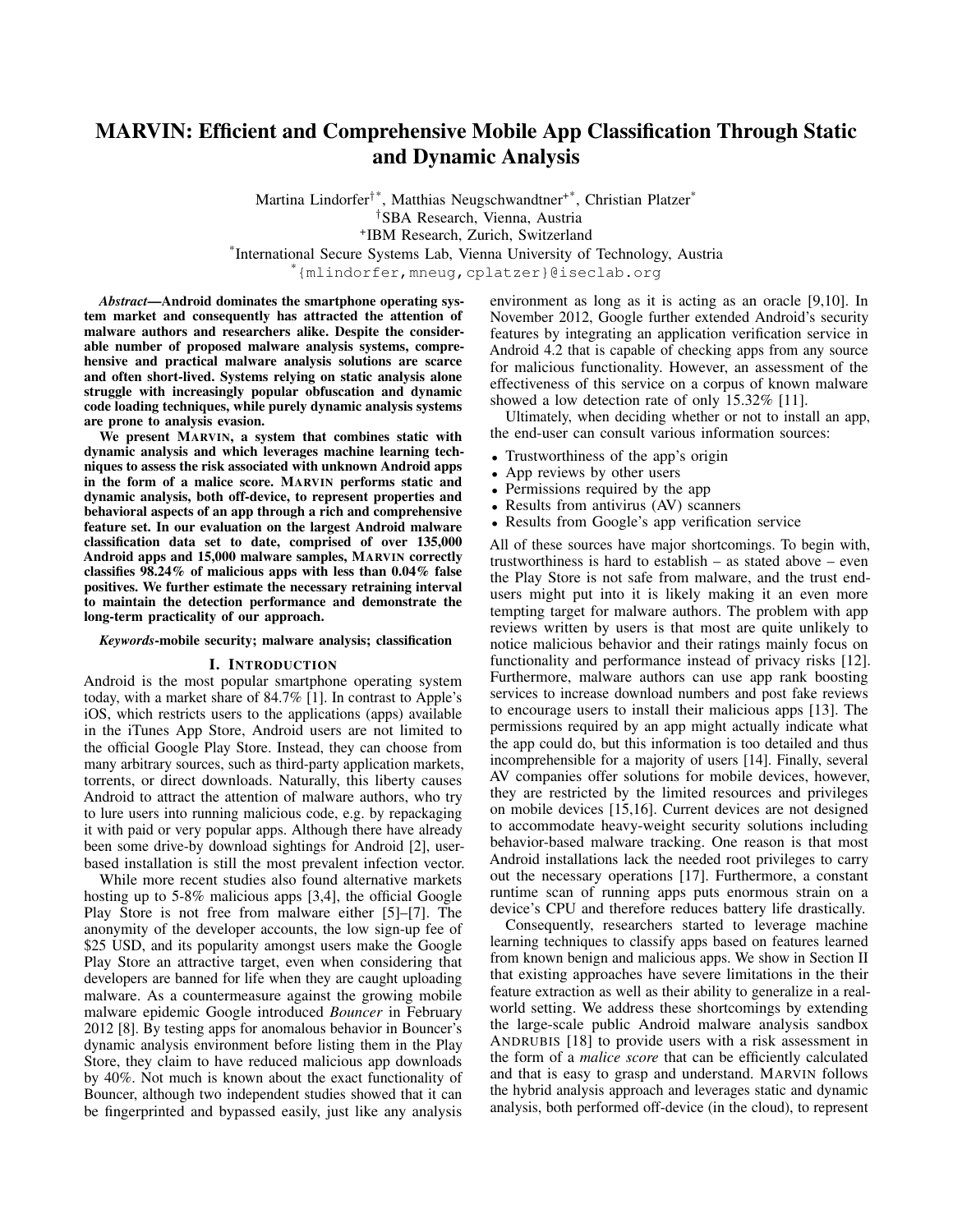properties and behavioral aspects of an app through a rich and comprehensive feature set. Using a classifier that is trained on a large set of known malicious (malware) and benign apps (goodware), MARVIN estimates the risk associated with a previously unknown app. By providing a detailed analysis report in addition to the malice score of the classifier our system is both transparent in its assessment and beneficial to both novices and expert users alike. We further evaluate the long-term benefits and practicality of our approach by showing that it can be efficiently retrained and that it maintains its detection accuracy over time.

In summary, our contributions are as follows:

- We introduce MARVIN, a system to automatically evaluate the risk of unknown Android apps through a combination of static and dynamic analysis.
- To provide an appropriate end-user experience, we developed a mobile app that allows users to submit apps to MARVIN and receive malice scores along with a detailed analysis report.
- We evaluate MARVIN on a data set of over 135,000 benign and 15,000 malicious Android apps, on which it correctly identifies 98.24% of malware samples with less than 0.04% false positives.
- We discuss the most distinguishing features, and features unique to Android apps, that MARVIN uses to classify apps.
- We made our solution available to the public by integrating it in ANDRUBIS, a large-scale app analysis sandbox that accepts submissions via our mobile app<sup>1</sup> and at https://anubis.iseclab.org.

#### II. RELATED WORK

In the domain of Windows malware, machine learning has been extensively used for different purposes in the past. One application of unsupervised learning is finding clusters of samples that exhibit similar behavior based on dynamic analysis [19,20]. In the field of supervised learning Rieck et al. [21] trained classifiers with behavior observed during dynamic analysis to distinguish malware families. ForeCast [22] uses a classification approach to establish a mapping between the static features of malware and a behavioral cluster a certain sample belongs to in order to pre-select interesting samples for dynamic analysis.

Countermeasures Against Android Malware. As one of the main differences compared to countermeasures against Windows malware, related work in the domain of smartphone malware identified the limited processing resources of smartphones and the need to move security defenses off-device and to the cloud. SmartSiren [15] uses collaborative virus detection and detects anomalies in the communication activity collected from a smartphone running its agent. Oberheide et al. [16] also proposed reducing on-device resource consumption and software complexity by sending samples to a server where they can be scanned with a behavioral detection engine. Paranoid Android [23] replicates the execution of an app in the cloud to perform resource intensive detection techniques, such as AV scanning or dynamic taint analysis, to identify exploits. ThinAV [24] modifies the Android Package Installer to consult web-based AV scanners before installing an app. MARVIN can be integrated into this system and provide its malice score in addition to AV scanning results.

Detection Based on Static Features. Peng et al. [25] were the first to propose risk scoring for Android apps to improve the communication of the risk that comes with installing an app to users. They evaluate different probabilistic generative models and based their scoring exclusively on the permissions an app requests. The Android permission system also has been a core element for several other approaches: Kirin [26] ranks security-critical combinations of requested permissions based on a manual assessment. Felt et al. [27] build a simple classification approach based on requested permissions. Another static approach is AppProfiler [28], which alerts end users to privacy-related behavior by matching an app against a knowledge base of over 200 rules of API calls related to critical behavior. The Android Observatory [29] focuses on relationships between apps and provides an interface for users to check whether an app shares its certificate with known malware. Apvrille et al. [30] propose a heuristic engine that statically pre-processes and prioritizes samples to accelerate the detection of new Android malware in the wild. They devised 39 flags for static features that they found to be common in current malware. In contrast, our approach does not rely on heuristics and automatically determines weights of malicious features. MAST [31] considers statically extracted features such as permissions, intent filters, and the presence of native code to perform market-scale triage and to select potentially malicious samples for further analysis. Lastly, Zhu et al. [32] proposed an app recommender system that ranks apps based on their popularity as well as their security risk, but again only consider requested permissions.

Considering our ultimate goal of automatically classifying unknown apps, RiskRanker [33], DroidAPIMiner [34] and Drebin [35] are the most closely related research. RiskRanker detects high- and medium risk apps according to several predetermined features, such as the presence of exploit code, the use of functionality that can cost the user money without her interaction, the dynamic loading of code that is stored encrypted in the app, and the leakage of certain information. DroidAPIMiner and Drebin classify apps based on features learned from a number of benign and malicious apps during static analysis. However, all those approaches lack the ability to analyze code that is obfuscated or loaded dynamically at runtime, a prevalent feature of apps as evidenced by a recent largescale study [18], unless they are complemented by some form of dynamic analysis, as recently proposed in StaDynA [36]. In contrast, MARVIN does not suffer from these limitations. With a lower false positive rate than DroidAPIMiner and Drebin, MARVIN also classifies more malware correctly (98.24%) than DroidAPIMiner, which reports a maximum detection rate of 97.8%, and Drebin, which identifies only 94% of malware.

The remainder of related work on classifying Android malware based on static features evaluates their approaches on non-representative data sets: The data set of DroidMat [37] only contains 238 malware samples, PUMA [38] on the other hand, in addition to only learning from requested permissions, is trained and tested on only 249 malicious apps. Finally, Sahs et al. [39] also include features from the control flow

<sup>1</sup>Available in the Google Play Store: https://play.google.com/ store/apps/details?id=org.iseclab.andrubis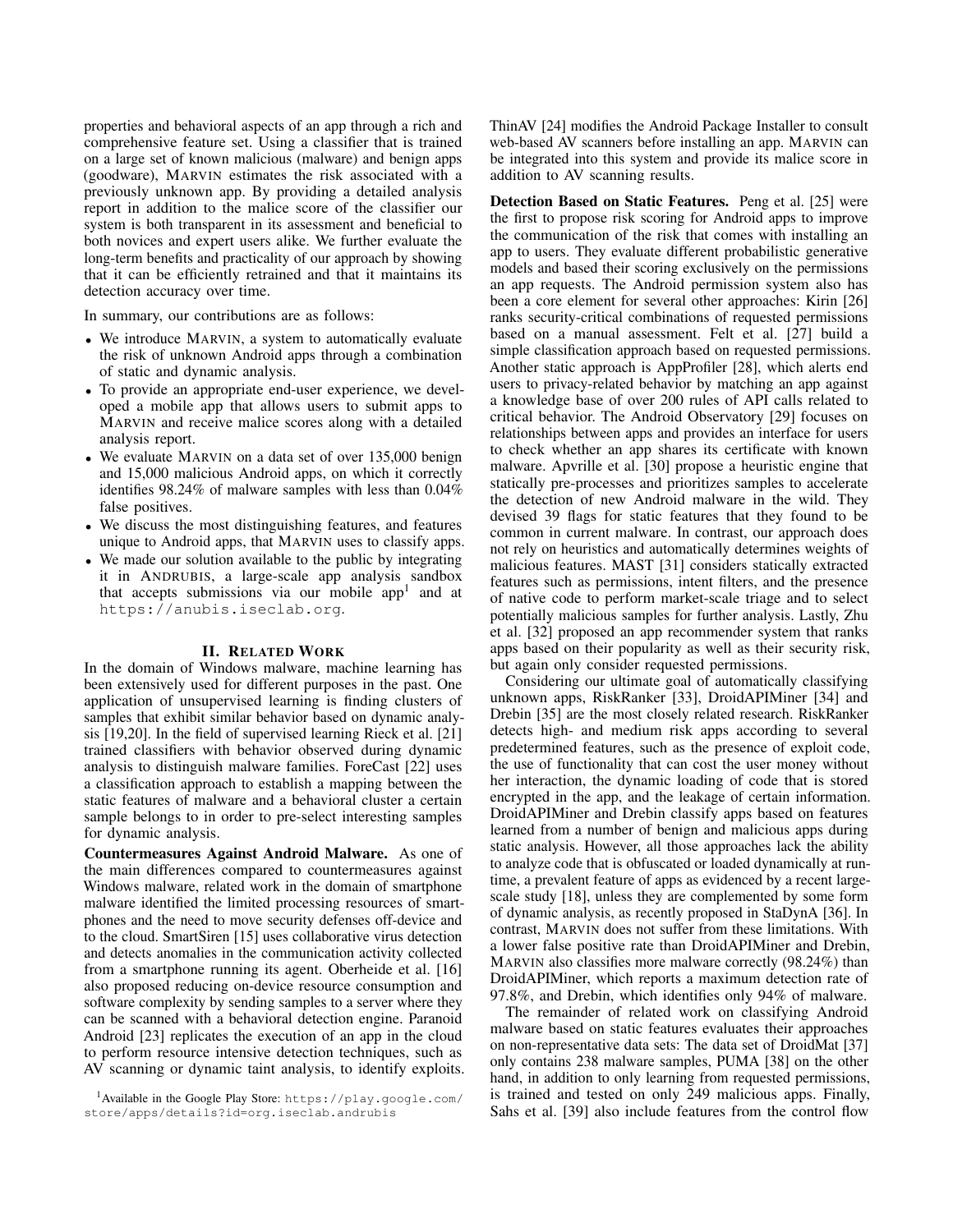graph in addition to permissions. However, they only train on benign samples and use less than 100 malware samples with unknown diversity for verification. Consequently they achieve unusual results: One configuration classifies half of benign applications as malware, while another configuration exhibits a higher false negative than true negative rate.

Detection Based on Dynamic Features. Andromaly [40] is an anomaly detector for Android devices based on ondevice monitoring and evaluated different feature selection and machine learning algorithms. However, its evaluation suffers from a lack of available malware samples. STREAM [41] is a framework for evaluating mobile malware classifiers based on the same features as Andromaly with an equally limited testing set of only 50 applications. Additionally, the tested classifiers achieve substantial false positive rates ranging from 14.55% up to 44.36%, rendering them completely impractical.

Crowdroid [42] made a first step towards the use of dynamic analysis results for Android malware detection by performing k-means clustering based on system call invocation counts. DroidRanger [43] combines static and dynamic analysis to perform a large-scale study of malware in several Android app markets. The authors apply a permission-based filtering to improve efficiency and then match apps against behavioral footprints manually extracted from the manifest, API call sequences and the structural layout of an app. Additionally, DroidRanger performs dynamic execution monitoring for apps that match heuristics for the dynamic loading of code in order to detect unknown malware. DroidRanger, however, does not use machine learning techniques to automatically learn discriminative features for classifying malicious apps. Furthermore, contrary to DroidRanger, our approach subjects all apps to dynamic analysis.

Afonso et al. [44] dynamically analyze Android apps to use the number of invocations of API and system calls as coarsegrained features to train various classifiers. Their monitoring approach relies on modifying the app under analysis, which is easily detectable by malware. The only other related approach combining static with dynamic analysis is DroidDolphin [45]. Again, the approach relies on repackaging an app with monitoring code. While the authors observed that the accuracy increased with the size of the training set, DroidDolphin achieves an accuracy of only 86.1% in the best case.

Limitations of Related Work. The majority of related approaches learns from very small data sets, often comprising of only a few hundred apps, and an even more limited and less diverse set of malicious apps. Furthermore, related work failed to investigate the long-term practicality of machine learning techniques for Android malware classification. These practices limit the ability of related approaches to generalize in a real-world setting and their robustness when faced with changes in the Android app landscape. One of the major developments that was observed in a recent study [18] is the increasing importance of dynamic analysis to completely capture an app's characteristic features, in turn, rendering many existing approaches solely relying on static analysis obsolete. Apps can either use reflection and code obfuscation to hinder static analysis [46] or bypass static approaches in general by dynamically loading code at runtime. This code can either be packaged with the app itself, possibly encrypted and even hidden in an innocuous looking image [47], or



Figure 1: User interface of MARVIN's mobile front end.

downloaded from external sources – making static analysis of the complete app impossible. Such approaches are not only being used by malicious apps, instead, benign applications use dynamic code loading, reflection, and obfuscation alike for application upgrades, statistical A/B testing, premium features (e.g., features purchased in-app), and/or copyright protection.

Most of the existing classification approaches, however, solely rely on static features for classification, thus missing characteristic features in almost 30% of current apps that dynamically load code at runtime [18]. Conversely, approaches relying only on dynamic analysis can be defeated by apps detecting and evading the analysis environment [48,49].

By combining results from static and dynamic analysis MARVIN can automatically identify common features of Android malware and is more accurate and more robust to evasion than prior work. Furthermore, it provides a fine-grained distinction between goodware and malware in the form of a malice score, which is beneficial to both novices and experts.

# III. APPROACH

MARVIN learns to distinguish malicious from benign apps based on a set of known malware and goodware. It assigns malice scores to unknown apps in a range from 0 (benign) to 10 (malicious). This addresses the fact that there is a gray area between malware and goodware, e.g. adware, and hence a binary risk assessment would be unsuitable. Furthermore, the scores allow categorizing apps into discrete levels, which makes the results easier to understand for end users [32].

The core element of our risk assessment engine utilizes machine learning techniques that classify apps based on several characteristics. These features are gathered from dynamic and static analysis, network-level behavior and meta-information, like author fingerprints and application lifetime. As a result, MARVIN computes the aforementioned malice scores based on a comprehensive set of distinguishing features that are capable of separating malware from benign apps accurately.

Users can submit apps through a web interface or a dedicated mobile app. The mobile interface is purposely kept simple to attract user attention and to not strain people's patience with overly detailed information that might only be useful to researchers or malware analysts (who can access additional information on a separate screen, if desired). This way, the mobile app is useful for novice and expert users alike.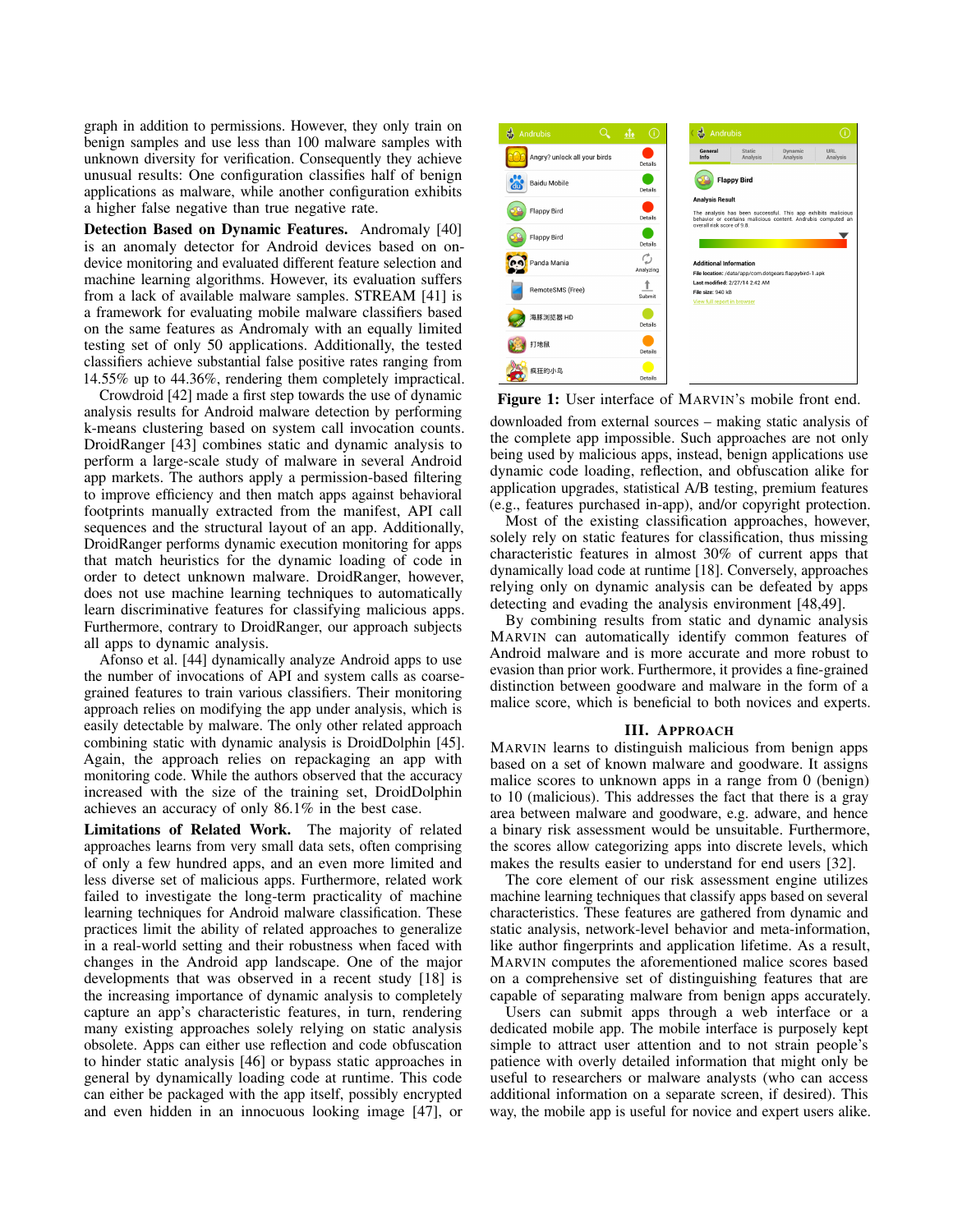

Figure 2: System overview of MARVIN.

Figure 1 shows the app's main screen listing all installed apps, and the analysis overview of a Flappy Birds app repackaged with malware, which was correctly classified as malware with a malice score of 9.8.

In contrast to Google's Bouncer, which scans only apps submitted to the Play Store to approve or reject them, MARVIN analyzes apps from arbitrary sources through a public interface and is independent of a device and its software version. As all operations are performed off-device and independently of a particular installation, MARVIN can serve as a lightweight alternative to AV scanning apps or be integrated into other services. MARVIN can, for example, be utilized by thirdparty app stores to let users make a more informed decision about which apps to download, or corporate app stores to decide which apps are fit to be distributed further. For the typical Android user, MARVIN acts as an advisor to decide which apps can be safely installed on their device. For expert users and researchers, MARVIN provides an efficient maliciousness rating tool for large-scale evaluations through its public interface.

# IV. SYSTEM DETAILS

MARVIN operates in two different modes (see Figure 2): A *training mode*, where the existing model can be revised and adopted to new features or new strains of malware, and a *classification mode* in which it assesses the risk of an app.

Training Mode. The training mode is needed to learn the model that is later used to evaluate the risk associated with unknown apps. To this end, we provide a training set of known good- and malware to the system. MARVIN first extracts a comprehensive feature set from these apps during static and dynamic analysis. Depending on the configured machine learning algorithm, the features then can be subjected to feature selection to avoid overfitting. Here, the most distinguishing features are determined, which are then used to train the machine learning algorithm and learn the corresponding classification model.

Classification Mode. In classification mode, MARVIN accepts user submissions via a web interface or our own mobile app. Each submitted app is subjected to the same feature extraction as the apps used to train the model. Based on the features exhibited by the app during static and dynamic analysis, and the model created during the training mode, the classifier then assesses the risk and outputs the app's malice score.

The feature extraction step can be skipped, if the submitted app has already been analyzed before. Otherwise, both static and dynamic analysis have to be performed first to gather the necessary features. Therefore, the timeframe to produce a result in this mode can vary from under a second to several minutes if dynamic analysis still has to be performed. However, with a growing repository of cached analysis reports and a daily throughput of over 3,500 new analysis reports, MARVIN

is able to instantly assess the risk of a large number of apps – currently amounting to over one million.

# A. FEATURE EXTRACTION

Feature extraction is an essential part of MARVIN. Only a rich and comprehensive set of features that characterizes an app accurately will be sufficient for the classifier to produce meaningful results. Hence, we combine both static and dynamic analysis approaches. For Android apps, static analysis already provides a rich feature set with meta-information about the app, such as its name, requested permissions or registered activities, as well as information about the author from the developer's certificate. Furthermore, static analysis can reveal information that we might not see during dynamic analysis, as the latter might suffer from weak code coverage. Thus, we can statically extract the presence of security-critical API calls and the actually used permissions. Dynamic analysis, on the other hand, shows aspects only observable during runtime, such as dynamically loaded code, even from external sources such as the web, or packed or otherwise obfuscated executables, which are unscrambled during execution. Additionally, capturing the app's network behavior during runtime renders dynamic analysis fundamental for detecting malware reliably.

As a first step in the feature extraction we extract information from an app's manifest. The static analysis also extracts information from the developer certificate used for signing the app and the general structure of the app package. Furthermore, we extract the use of permissions and securitycritical API calls from the app's code. Subsequently, we run each app in an emulated analysis environment that runs an instrumented Dalvik virtual machine to record the app's behavior. MARVIN expresses the app's static properties and dynamic behavior as binary features in the format  $(S|D)$  Category Name. For example, a dynamically observed HTTP connection is represented as D\_HTTPGetHost-\_www.google.com, while a statically extracted permission request in the manifest is expressed as S\_PermRequired- \_android.permission.send\_sms. The final outcome of the feature extraction phase is a sparse feature vector  $\vec{x}$  of these binary features, with  $x_i$  denoting the *i*-th feature in the vector.

During our large-scale evaluation on a data set of 124,189 unique Android apps, we extracted 496,943 different features (154,939 dynamic analysis features and 342,004 static analysis features). Table I lists the main feature categories and the number of distinct features that we observed for each category. We explain those features in the following paragraphs.

Static Analysis Features. An important source of information for static analysis features is the manifest that has to ship with every app. It contains essential information that the Android OS needs to install and run an app. Among the data contained in a manifest file, we extract the following: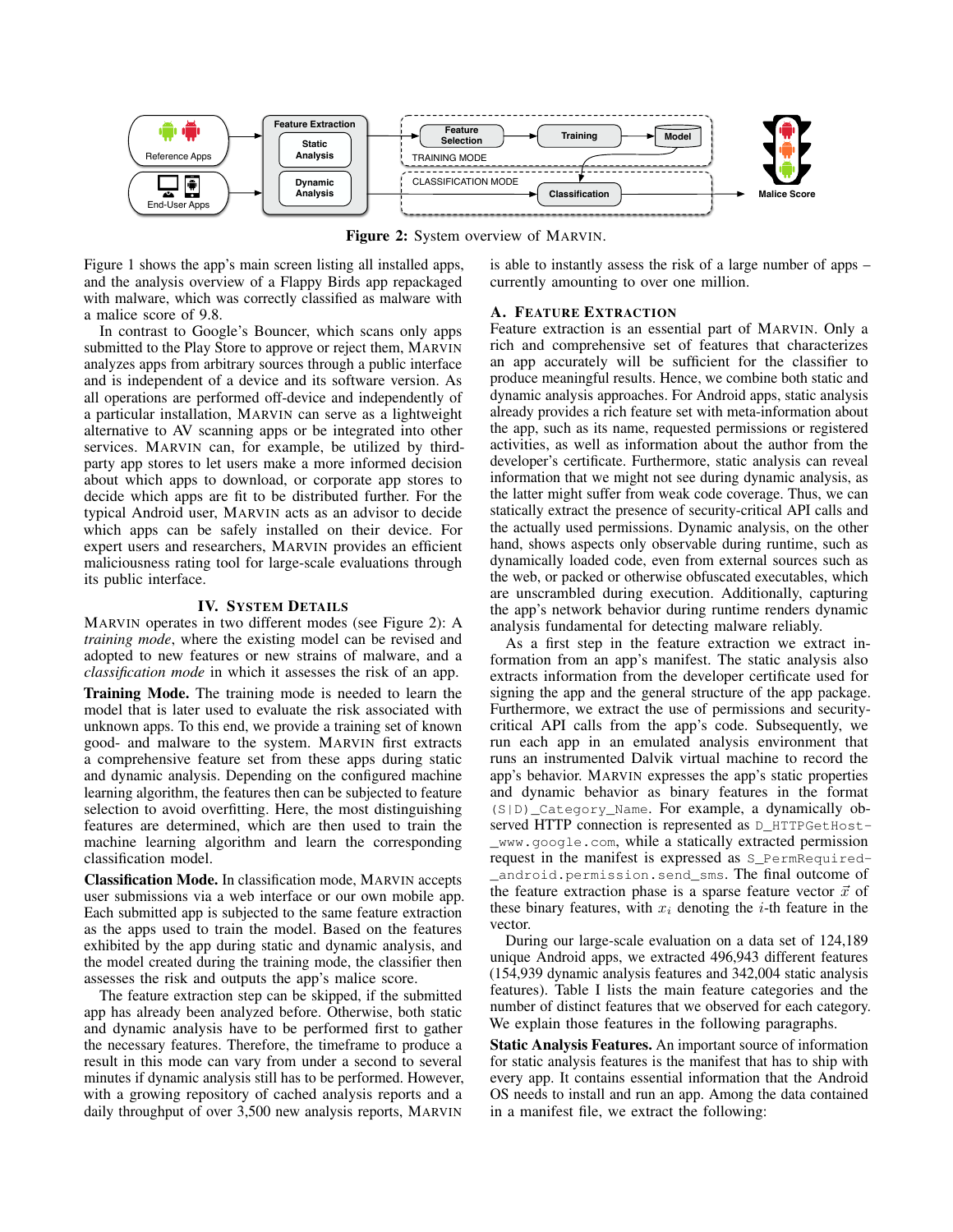Table I: Categories and numbers of extracted features.

| Source                                                                                                                                                  | Category                                                                                                                                                                                                                                                                   | # of Features                                                                                               |
|---------------------------------------------------------------------------------------------------------------------------------------------------------|----------------------------------------------------------------------------------------------------------------------------------------------------------------------------------------------------------------------------------------------------------------------------|-------------------------------------------------------------------------------------------------------------|
| static<br>static<br>dynamic<br>static<br>dynamic<br>dynamic<br>static & dynamic<br>dynamic<br>static & dynamic<br>static<br>dynamic<br>static & dynamic | <b>Class Structure</b><br>App Names<br>File Operations<br>Certificate Metadata<br><b>Network Activity</b><br>Manifest Metadata<br>Intent Receivers<br>Data Leaks<br>Dynamic Code Loading<br>Used/Required Permissions<br><b>Phone Activity</b><br><b>Crypto Operations</b> | 132,609<br>93,375<br>85,204<br>81,268<br>55,808<br>30,807<br>10,892<br>3,662<br>1,433<br>1,169<br>681<br>35 |
|                                                                                                                                                         |                                                                                                                                                                                                                                                                            |                                                                                                             |

- The Java package name that uniquely identifies the app in the Google Play Store and many alternative markets.
- The permissions requested by the app. Based on these permissions, the Android OS will grant certain securitycritical actions to an app and deny others.
- The intents the app will respond to by the means of a broadcast receiver. Apps can use this feature to be notified e.g. on system boot, the receipt of SMS or incoming calls.
- Publisher IDs for advertisement (ad) libraries. These are used by ad service providers to identify whom to pay the ad view revenue to.

We also add features that indicate whether the Android Application Package (APK) file and the manifest are valid, i.e. they are parseable by standard tools used for analysis, which is not always the case when examining malware samples. Furthermore, we parse the package structure and look for the presence suspicious files, such as native (shared) libraries, native executables and shell scripts embedded in the resources of the packaged app.

Additionally, we statically determine several aspects of the app's code in case they might not be triggered during the dynamic analysis phase. In detail, we extract the following information:

- The used permissions based on the app's API calls.
- The use of the reflection API.
- The use of the cryptographic API.
- The dynamic loading of code, both native code invoked via the Java Native Interface and Dalvik bytecode.

As a large number of apps are submitted to MARVIN without any additional meta-information that would help to identify the author of an app, we rely on the app developer's certificate for authorship information. The certificate used to sign an APK file can be issued by anyone and can be self-signed, but it must be the same for all apps of one author account in the Play Store. Thus, the certificate is also useful for attributing multiple apps to the same malware author. Previous work by Apvrille et al. [30] already suggested that information about the certificates owner/issuer and its validity can be an indicator for malware. Therefore, we extract the fingerprint, serial number, and owner of each certificate, whether it is self-signed and whether its validity period conforms to the release guidelines of the Play Store [50].

Dynamic Analysis Features. As research on x86 malware showed [46], static analysis techniques are prone to evasion by code obfuscation techniques. Furthermore, features should inherently represent the malicious behavior to be detected to prevent attackers from evading the learning method, e.g. with mimicry attacks [51]. Thus, any static analysis is ideally

complemented with dynamic analysis that captures the harmful behavior inherent to malicious apps.

In order to obtain the dynamic analysis features, we extended the automated and publicly available dynamic analysis sandbox ANDRUBIS that we proposed in previous work [18]. ANDRUBIS performs monitoring at the Java-level through a modified Dalvik VM as well as at the system-level through virtual machine introspection (VMI) in the emulator. Additionally, it employs various stimulation techniques to trigger program behavior and increase code coverage. We analyze each app for four minutes. This timeframe yielded the best trade-off between the use of our analysis resources and observed features in previous experiments. Furthermore, this timeframe ensures that the user receives his risk assessment in a reasonable amount of time, even for apps that have not been analyzed in the past. During analysis, we monitor the following events:

- *File operations.* Each file operation is represented as a combined feature of the type (read/write) and the file name.
- *Network operations*. Depending on the protocol level, network operations offer various types of information. Starting at the IP level, we represent destination host and port as distinct features. In the case of SMTP, FTP, DNS, HTTP, and IRC communication we also extract additional higher level features. For FTP these are username and password of a conversation, for IRC they are username, nickname, password and channel, and for SMTP we extract the sender's address and the message subject. For DNS requests we extract the queried domain names as well as responses, as unsuccessful DNS resolutions (NXDOMAIN) can indicate malicious apps using domain generation algorithms [52]. For HTTP, we create a combined feature of the method and the request. For the request, we remove the request parameters as they showed to be extremely noisy in preliminary experiments.
- *Phone events.* Both outgoing phone calls as well as sent SMS are represented by the corresponding phone number.
- *Data leaks.* Observed data leaks are represented depending on the data sink used. For leaks via SMS we record the phone number, network leaks are expressed by host and port, and leaks to the file system by the file name.
- *Dynamically loaded code.* Code loaded at runtime is represented by the type of code (either native code or a DEX class) and the file name, respectively the class name.
- *Dynamically registered broadcast receivers.* Broadcast receivers are represented by the intent they are registered for.

To reduce the dimensionality of the feature vector and to avoid overfitting, we keep the features as generic as possible by replacing app or runtime specific identifiers such as process IDs, file descriptors and the package name of the app under analysis with tokens.

# B. CHOOSING A CLASSIFIER

The classifier is a core component of MARVIN, as its accuracy will immediately be reflected in the malice score. When choosing a classifier, we are bound to the requirements of our domain:

• *High-dimensional feature space.* The number of features in our evaluation data set exceeds 490,000.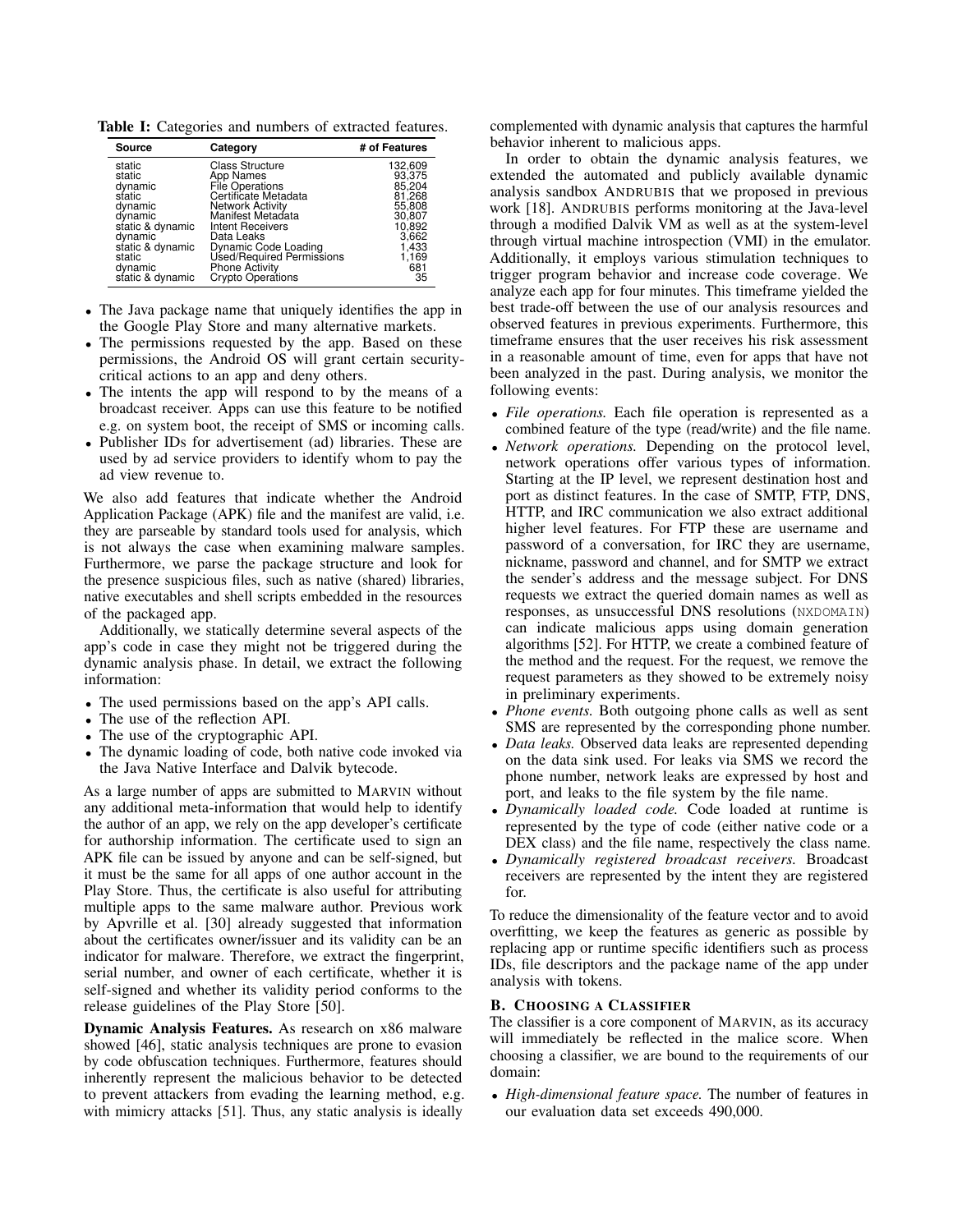- *Sparse data.* The apps in our data set only exhibit a small subset of the possible features.
- *Performance.* Both the training and classification process should take a limited amount of time, to enable short retraining intervals and provide the end-user with an asinstant-as possible risk assessment.
- *Scoring*. Since we want to address the gray area between malware and goodware, a classifier providing only a binary assessment, e.g., a decision tree, is unsuitable for our purposes.

Given these characteristics, we explore two machine learning approaches: a linear classifier and a Support Vector Machine.

**Linear Classifier.** Given a feature vector  $\vec{x}$ , a linear classifier computes the scalar product with a weight vector  $\vec{w}$ :  $y = \sum_i x_i w_i$ . The outcome, y, is the margin of the classification. In essence, the weight vector  $\vec{w}$  can be visualized as a hyperplane that splits the feature space into two sections, representing the classes the classifier can distinguish. While the sign of the margin specifies on which side of the hyperplane  $\vec{x}$  is, its absolute value |y| can be interpreted as the confidence in this classification, with larger values corresponding to more confident predictions.

When operating on a binary feature space as in our case, linear classification speed directly scales with how sparse a given feature vector is, because the computational effort of computing the scalar product  $\vec{w} \cdot \vec{x}$  is proportional to the number of features expressed by a given sample.

Prior to actual classifying, the classifier's weights need to be determined in a training process. For training we experimented with both,  $L_1$ - and  $L_2$ -regularized logistic regression.  $L_1$  regularization tries to minimize the sum of the absolute values of the feature weights to be small and tends to assign zero weight for a large majority of the features. In contrast,  $L_2$  regularization optimizes the sum of the squares of the weights to be small and tends to assign non-zero weights to most features. As suggested by Andrew Ng [53]  $L_1$  regularization proved superior to  $L_2$  regularization when dealing with many irrelevant features, while logistic regression with  $L_2$  regularization is extremely sensitive to the presence of irrelevant features. We show in our evaluation in Section V that both methods lead to similar results during classification, while the  $L_2$  classifier performs noticeable better on previously unseen malware samples with outdated training data after several months. This suggests that the implicit feature selection observed with the  $L_1$  classifier is only appropriate when using very short retraining intervals, which is why we chose the  $L_2$ classifier in the current deployment of MARVIN.

Support Vector Machine (SVM). In principle, an SVM works the same way as a linear classifier, with a hyperplane splitting the feature space into two sections. However, it does address one problem of linear classifiers: as the name already suggests, the latter classifies samples only accurately if the problem is linearly separable. To overcome this limitation, SVMs use the "kernel trick", implicitly mapping the input into an even higher-dimensional space, where the problem is more easily separable.

The kernel of an SVM can be seen as the similarity measure. For a pure linear classification it would be  $K(x_i, k_j) = x_i \cdot x_j$ (the dot product). Since we want a non-linear classifier we

use the standard Gaussian radial basis function (RBF) kernel  $K(x_i, k_j) = exp(\frac{-|x_i - x_j|^2}{\gamma})$  $\frac{-x_j|}{\gamma}$ ). For training, an SVM requires the cost factor  $C$ , which controls the trade-off between margin and erroneous classification. To determine C and the RBFspecific parameter  $\gamma$ , we perform cross-validation.

As further detailed in Section V, pure linear classification performed at least as accurate as the SVM and can be trained significantly faster. Thus, MARVIN uses a purely linear classifier.

Prediction Probabilities as Scores. In the common case, the final result of a binary linear classifier is given by the sign of the margin: it either attributes the input to one or the other class. However, in the case of a malware/goodware distinction, a more precise differentiation is desirable. For instance, adware might express some features that are characteristic of malware, yet adware itself is not necessarily malicious. To address this problem, we do not want the classifier to merely predict classes, but also output the confidence or probability that an app belongs to a specific class.

To calculate this probability, we use the standard method for probability estimations, an exponential function of the margin:  $\frac{1}{1+e^{-y}}$ . The higher the amount of malicious features an app under classification exhibits, the further away it is from the boundary of the separating hyperplane and the higher this probability will be. For display purposes we scale this probability to the interval [0, 10] as the malice score for an app. Additionally, we can display the malicious features that contributed most to an app's malice score to let users make a more informed decision whether to trust an app or not.

# C. FEATURE SELECTION

The features detailed in Section IV-A include a large number of features that we extract from the static and dynamic behavior of Android apps. However, this does not necessarily mean that they are useful for classification. Some features are available throughout (almost) all apps in our data set while other features are random or simply vary from one app to another. In order to reduce the dimensionality of our feature vector and to use only the most discriminative features, we experimented with feature selection using the F-score (Fisher score) [54]:

$$
F(i) \equiv \frac{(\bar{x}_i^{(+)}-\bar{x}_i)^2 + (\bar{x}_i^{(-)}-\bar{x}_i)^2}{\frac{1}{n_+-1} \sum_{k=1}^{n_+} (x_{k,i}^{(+)}-\bar{x}_i^{(+)})^2 + \frac{1}{n_--1} \sum_{k=1}^{n_-} (x_{k,i}^{(-)}-\bar{x}_i^{(-)})^2}
$$

The F-score is calculated on feature vectors  $\vec{x}_k$ ,  $k = 1 \ldots m$ , with  $n_+$  and  $n_-$  being the numbers of positive/negative samples and  $\bar{x}_i, \bar{x}_i^+, \bar{x}_i^-$  being the average of the *i*-th feature of the whole, positive and negative sets. The higher the F-score for a certain feature  $i$ , the more discriminative and important is this feature to the overall classification accuracy.

For the linear classifier, feature selection is implicitly performed depending on the regularization algorithm and we trained both linear classifiers with  $L_1$ - and  $L_2$ regularized logistic regression on the same feature set. For the SVM classifier, we performed an additional feature selection step. It iteratively runs its parameter selection with  $I, |I/2|, |(I/2)/2|, \ldots, 1$  features ranked by their respective F-score and with  $I$  being the total number of features. The final result of this procedure is the set of features that produced the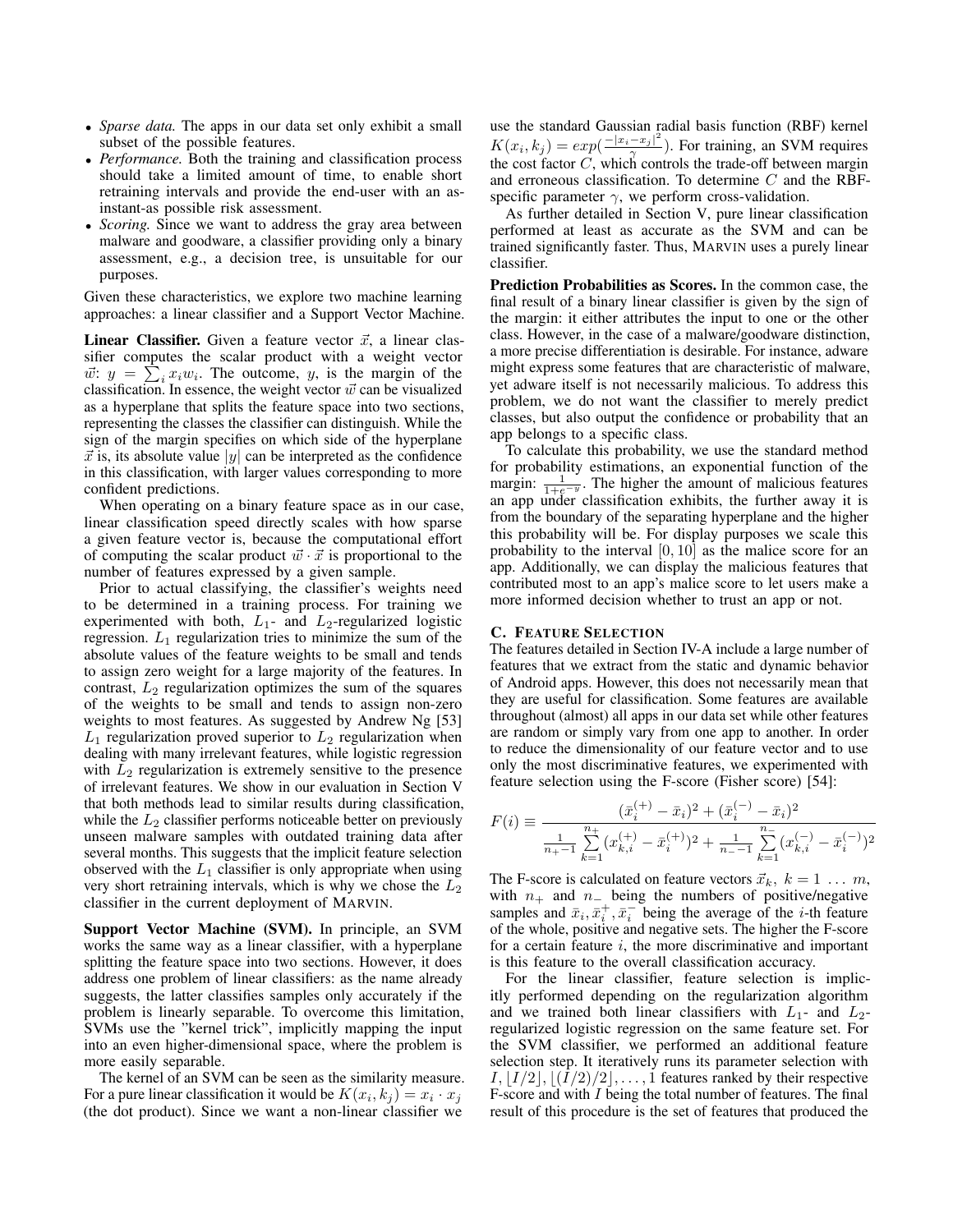highest accuracy on the sample set. We used a set of known malware samples and benign apps from the Google Play Store to determine the subset of discriminative features and their corresponding F-score to achieve the best classification results using an SVM with an RBF kernel. We did not include our whole set of labeled data in the feature selection process to avoid overfitting the training data.

#### V. EVALUATION

In this section we provide a detailed evaluation of MARVIN. We present our data sets, our training procedure, and how MARVIN fares when assessing known malicious and benign apps. Furthermore, we evaluate how MARVIN performs on apps from unknown origins, and how well it maintains its classification performance over time. Finally, we investigate the most decisive features when distinguishing benign from malicious apps.

# A. DATA SET SELECTION

We analyzed a total of 124,189 Android apps that MARVIN analyzed between June and October 2012 for the original data set used for training and testing. We further analyzed an additional 11,634 apps MARVIN analyzed from January 2013 to May 2014 to evaluate its retraining effectiveness. Table II lists the distribution of apps across all data sets.

Ground Truth. The ground truth and input for our feature selection and training are two labeled data sets: One set is comprised of known benign apps and one set consists of known malicious apps. We collected the benign apps from the Google Play Store and scanned them with VirusTotal [55]. We did not label apps as goodware if they triggered a response from any of the 43 AV scanners used by VirusTotal.

We retrieved the malware data set from VirusTotal and selected samples at random from 30 variants of the 16 most widely distributed malware families according to the F-Secure mobile malware report for the second quarter of 2012 [56]. In order to diversify our malware collection, we extended this data set with 1,894 malware samples belonging to various families that were first seen by VirusTotal in September 2012 and that matched more than 10 AV signatures. Additionally, we include the Android Malware Genome Project [57] and the Contagio malware dump [58] as known malware corpora.

We labeled 78% of the apps in our data set as either goodware (around 68%) or malware (around 10%). The remaining 22% of apps were not labeled. We received them from unknown or untrusted sources mainly through anonymous submissions to the web interface of MARVIN, sharing with other researchers, or torrents and direct downloads from one-click hosting sites. Unlabeled apps also include samples collected from the Google Play Store that were detected by one or more AV scanners. We also did not label samples that we retrieved from VirusTotal that matched below 10 AV signatures or matched signatures for grayware such as adware, spyware and riskware.

Sample Activity. We summarize the number of apps for each label as well as the number of features extracted statically and dynamically in Table III. On average, an app expresses 40 features, with two thirds extracted statically from the app and one third extracted during dynamic analysis. The six features that were always extracted from an APK file are the app's name and features from the certificate. For 0.61% of all apps,

Table II: Separation of data set in training and test sets.

| Data Set                                                                              | Total                                        |                                       | <b>Malware</b>                     | Goodware                       | Labeled                             |  |
|---------------------------------------------------------------------------------------|----------------------------------------------|---------------------------------------|------------------------------------|--------------------------------|-------------------------------------|--|
| <b>Feature Selection</b><br>Training Set<br>Test Set<br>Genome Project<br>Unknown Set | 9,180<br>66,891<br>28.670<br>1,152<br>27.476 | 4.580<br>7,406<br>3.175<br>1.152<br>۰ | 49.89%<br>11.07%<br>11.07%<br>100% | 4,600<br>59.485<br>25.495<br>o | 50.11%<br>88.93%<br>88.93%<br>$0\%$ |  |
| Total                                                                                 | 124.189                                      | 11,733                                | 9.45%                              | 84.980                         | 68.43%                              |  |
| <b>Malware Retraining</b><br><b>Mixed Retraining</b>                                  | 1,134<br>10.500                              | 1,134<br>2.874                        | 100%<br>27.37%                     | 7.626                          | $0\%$<br>72.63%                     |  |
| Total                                                                                 | 135.823                                      | 15.741                                | 11.59%                             | 92.606                         | 68.18%                              |  |

Table III: Min,max,mean number of features for all classes.

| Class                          | # of<br><b>All Features</b><br>min max mean min max mean min max |        |     |                                     |             | <b>Static Features</b> Dynamic Features |             |                  |                       |
|--------------------------------|------------------------------------------------------------------|--------|-----|-------------------------------------|-------------|-----------------------------------------|-------------|------------------|-----------------------|
|                                | Apps                                                             |        |     |                                     |             |                                         |             |                  | mean                  |
| Malware<br>Goodware<br>Unknown | 11.733<br>84.980<br>27.476                                       | 6<br>6 | 196 | 37.33<br>1.023 34.58<br>1.529 40.72 | 6<br>6<br>6 | 186 24.04<br>1,019 25.60<br>1.510 29.82 | 0<br>0<br>O | 88<br>488<br>321 | 13.28<br>8.9<br>10.90 |
| Total                          | 124.189                                                          | 6      |     |                                     |             | 1.529 36.20 6 1.510 26.39               | 0           | 488              | 9.81                  |

the static analysis failed to extract any further static analysis features and only dynamic analysis features remained. The number of dynamic analysis features depends on the activity of a apps in the sandbox and is zero for 5% of our apps that did not exhibit any behavior during the analysis timeframe, but which were nevertheless classified based on static analysis features alone. Apps with both, no static analysis results and no behavior in the sandbox, amounted to only 0.63% of our data set.

Training and Test Set. We randomly split the set of labeled apps in a training set (70%), and a test set (30%). Both sets contain 11.07% malicious and 88.93% benign apps, reflecting the proportion of malware to goodware in submissions to ANDRUBIS in November 2012. The malware set includes samples from the most prevalent families according to F-Secure, Contagio, and the samples we collected from VirusTotal in September 2012. We retained samples from the Genome Project as an independent test set to verify MARVIN's classification accuracy on previously unseen malware. We also retained a set of labeled apps for feature and parameter selection of the SVM.

# B. CLASSIFICATION RESULTS

As we have detailed in Section IV-B, we experimented with three different classifiers: an SVM with RBF kernel and two linear classifiers with  $L_1$ - and  $L_2$ -regularized logistic regression. We evaluated both the overall classifier performance in terms of accuracy, and the time necessary to train the classifier. As we show in this section, all classifiers produced comparable classification results although with vast differences in training and testing times. The SVM with the RBF kernel and preselected features took on average 16.5 minutes to train and 27 seconds to classify the full test set (on average 0.95 ms per sample). The linear classifier with  $L_1$  and  $L_2$  regularization on all features took only two to three seconds for training and under a second for classifying the test set (on average 0.02 ms per sample).

All classifiers output a prediction whether an app is goodor malware and the probability with which the app belongs to either of those classes. In the following, we provide a discussion of the classification results on the test and unlabeled set as well as the samples from the Genome Project.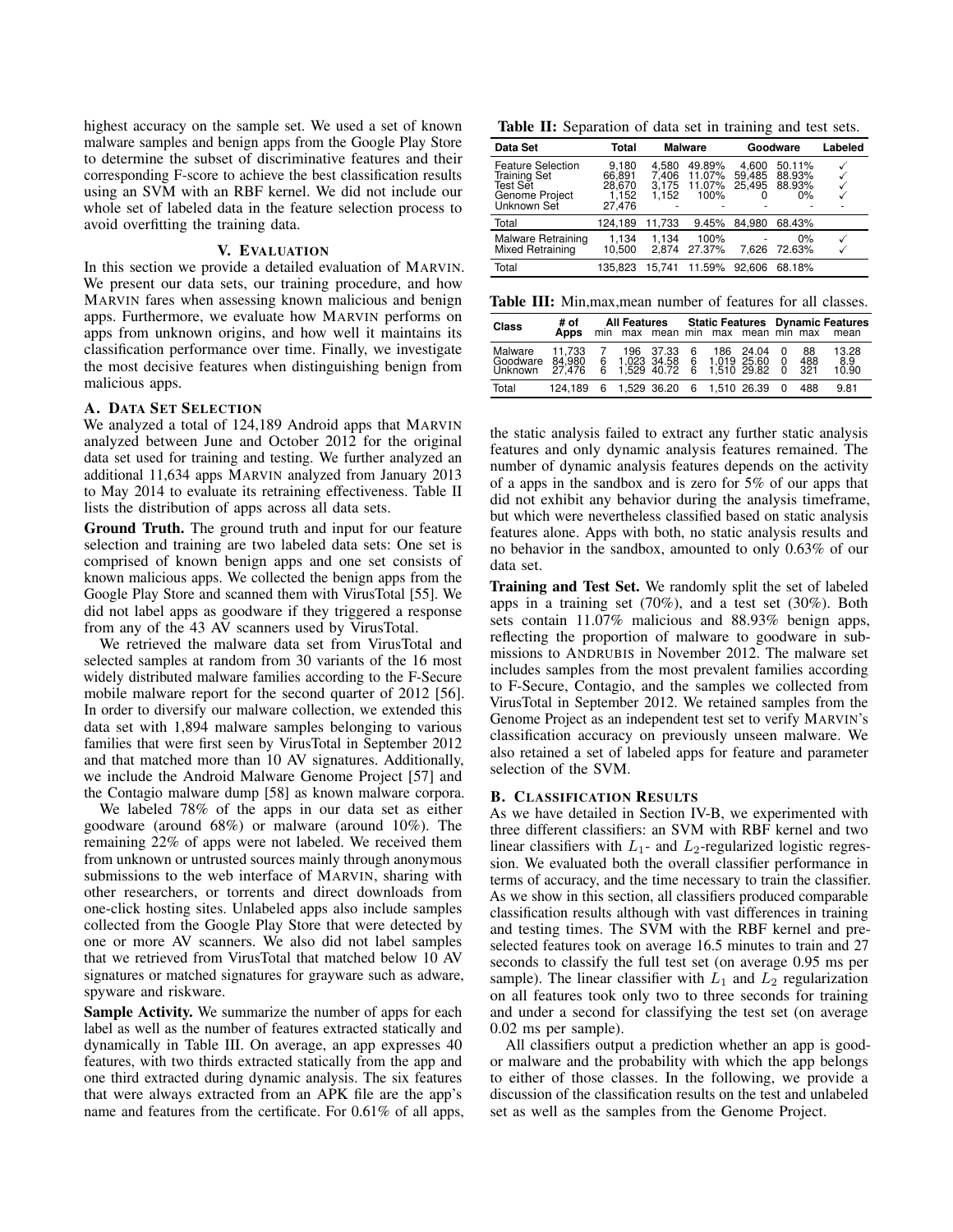

the precision on the Genome Project is always 1.0 because it contains only malware, hence we omitted it from the graphs.

Table IV: Sources of apps with classification results and detection rates by VirusTotal's AV scanners for unlabeled apps.

| <b>Data Set Source</b>                                                                                                                     | Total # of Apps                                                     | # of Apps in<br><b>Training/Test Set</b>   | # of Apps in<br><b>Unlabeled Set</b>                            | >5                                               | # of AV Detections<br>$>$ 10 $\,$          | $>$ 20                             | <b>SVM</b>                                             | <b>Malicious according to MARVIN</b><br>Linear $L_1$ | Linear $L_2$                                    |
|--------------------------------------------------------------------------------------------------------------------------------------------|---------------------------------------------------------------------|--------------------------------------------|-----------------------------------------------------------------|--------------------------------------------------|--------------------------------------------|------------------------------------|--------------------------------------------------------|------------------------------------------------------|-------------------------------------------------|
| Google Play Store<br>Torrents<br><b>Direct Downloads</b><br>Sample Sharing<br>VirusTotal<br>Contagio<br>Genome Project<br>User Submissions | 90.951<br>4.241<br>.565<br>4.716<br>10.949<br>324<br>.152<br>12.863 | 85,008<br>132<br>16<br>729<br>9,950<br>198 | 5.943<br>4.109<br>.549<br>3,987<br>999<br>126<br>.152<br>12.863 | 201<br>10<br>166<br>913<br>126<br>1.150<br>3.865 | 105<br>140<br>783<br>126<br>1.134<br>3.104 | 3<br>71<br>188<br>86<br>454<br>122 | 180<br>108<br>22<br>567<br>767<br>112<br>.029<br>4.739 | 24<br>16<br>331<br>759<br>112<br>.011<br>4.388       | 101<br>24<br>382<br>794<br>114<br>,031<br>4,330 |
| <b>Total Distinct Samples</b>                                                                                                              | 124.189                                                             | 95.561                                     | 28.628                                                          | 5.955                                            | 4.930                                      | 698                                | 7.102                                                  | 6.244                                                | 6,365                                           |

Classification of the Labeled Test Set. All three classifiers predict the correct class for the apps in the test set with extremely high accuracy, as illustrated in Figure 3: 99.76%, 99.85%, and 99.83% for the SVM and RBF, the  $L_1$ -regularized, and the  $L_2$ -regularized linear classifier respectively. The SVM misclassifies 62 malware and eight goodware apps (1.9528% false negatives, 0.0314% false positives), the  $L_1$ -regularized linear classifier misclassifies 43 malware and only one goodware apps (1.3543% false negatives,  $0.0039\%$  false positives) and the  $L_2$ -regularized linear classifier misclassifies 45 malware and seven goodware apps (1.3543% false negatives, 0.0275% false positives).

Taking the base rate of malicious to benign applications in the test set into account, we further calculate the Bayesian detection rate, i.e. the probability that an app classified as malicious by MARVIN indeed is malware. Here, the SVM, the  $L_1$ -regularized and the  $L_2$ -regularized linear classifier achieve detection rates of 97.98%, 99.74%, and 98.24% respectively.

Another important metric for the practicality of MARVIN is the number of false alarms raised. Considering the false positive rate in relationship to the average number of installed applications on a user's device (around 90 according to a recent study [59]), MARVIN raises false alarms for 0.004 apps with the best configuration  $(L_1$ -regularized linear classifier) and 0.025 apps with the worst configuration (SVM). If MARVIN were used to analyze a whole app store, such as Google Play with currently almost 1,500,000 apps [60], MARVIN would raise false alarms for 58.5 apps in the best case with the  $L_1$ -regularized linear classifier and 471 in the worst case with the SVM.

Manual examination of the false positives reveals that all misclassified goodware apps raise red flags by requesting between ten and 32 permissions including the permissions to send and receive SMS, start a service on startup, install packages, remount the file system, or modify the APN settings that control the cellular data configuration. One misclassified app is a mobile security app that also includes embedded executables and dynamically loads native code in addition to requesting dangerous permissions. The majority of misclassified malware apps receive very low scores due to their inactivity during dynamic analysis or a limited amount of static analysis features.

Classification of the Genome Project. We excluded all samples from the Genome Project from our training and test set to evaluate the accuracy of our classification on previously unseen malware. This set consists of around 1,200 malware samples from 49 different families and includes the majority of prevalent malware families from August 2010 to October 2011 [57]. Despite the age of this data set, MARVIN classifies close to 90% of the samples correctly. The majority of misclassified samples belongs to only three families: *DroidDreamLight*, *jSMSHider*, and *GoldDream*.

Static vs. Dynamic Features. As illustrated in Figure 3, classifying apps using a combination of static and dynamic analysis features yields the best results, while classification based on static analysis features alone outperforms classification based on only dynamic analysis features. However, dynamic analysis features are the only distinctive features in a several cases and are indispensable for classifying apps dynamically loading code at runtime and describing an app's network behavior. MARVIN could benefit from incorporating more dynamic analysis features, such as system calls, to make the dynamic analysis more decisive, which we leave for future work (see Section VII). Furthermore, in ongoing work we explore the benefit of a more comprehensive GUI stimulation technique to increase the discriminative power of dynamic features with promising results.

Classification of Unlabeled Apps. Table IV lists the different sources of apps for this evaluation. For unlabeled apps with no ground truth available, we also list the detection rates by VirusTotal (including labels for malware and grayware), and the amount of apps that are predicted as malware by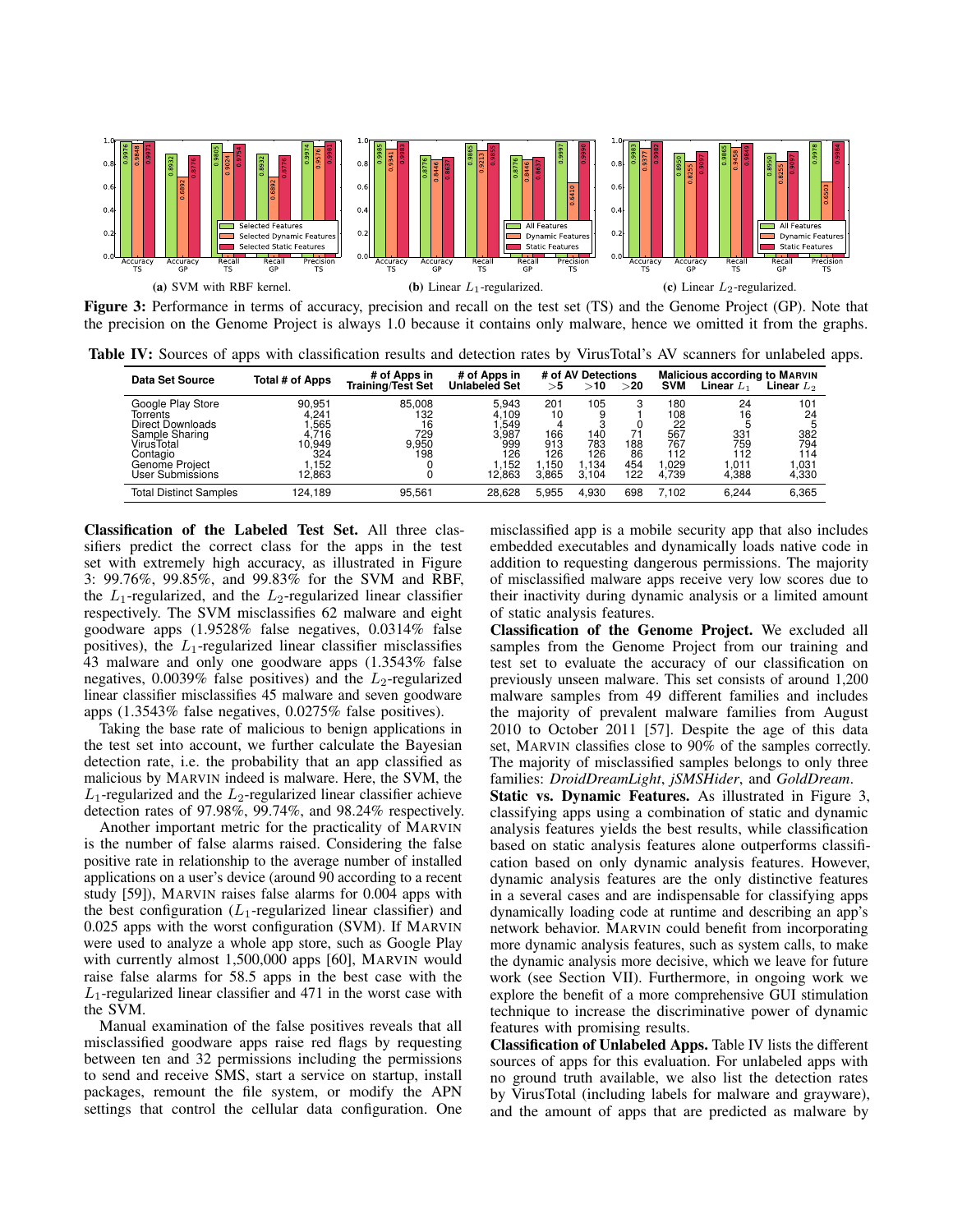

Figure 4: Percentage of apps detected by the top 5 AV scanners as malware or grayware.

each classifier. In order to estimate MARVIN's performance on this data set and as the majority of market apps was crawled before Bouncer was deployed, we investigate the apps from the Google Play Store that MARVIN classified as malware in more detail. For each classifier the majority of high scores are assigned to variants of the *Android.Trojan.IconoSys* family. This assessment is based on certificates reused among apps, SMS-related permissions and sending SMS, and contacting the URLs blackflyday.com, iconosys.com and smsreplier.net during dynamic analysis. Other correct malware detections come from the *Android.Trojan.FakeDoc* and *Plankton* families. MARVIN also flags spyware that requests permissions to send and receive SMS, leaked the IMSI and dynamically registered broadcast receivers for sms- \_received and new\_outgoing\_call events. The majority of benign apps that receive high scores are apps utilizing the aggressive AirPush ad library, that has been banned by Google [61] and that is considered adware by most AV scanners. Also flagged are two mobile AV apps that start a service on startup, load native code, dynamically register broadcast receivers for package installation and uninstallation events, and request permissions to read and send SMS as well as modify the APN settings.

Comparison with AV Results. In order to compare our method to traditional malware detection techniques, we evaluated MARVIN's detection rate on the unlabeled set against the individual AV scanner results provided by VirusTotal. For brevity, we only show the comparison against the 5 bestperforming AV scanners in terms of detection rates. Figure 4 illustrates that those scanners detect a maximum of around 80% of apps MARVIN flags as malware (i.e. assigned scores >5). In contrast, the same scanners detect between 2.5% and 8% of apps that receive scores lower than 5 as malware or grayware.

Retraining Strategy. As the malware landscape changes over time, due to new monetization opportunities being exploited, and the never-ending arms race between malware authors and security researchers, MARVIN's classification model will age and will be outdated at some point. Thus, frequent retraining is an absolute necessity. Our retraining intervals are, however, dependent on the availability of ground truth. Apvrille et al. [30] estimated that it takes security researchers up to three months to detect new Android malware in the wild. Our original training data includes malware samples seen until September 2012. Thus, as a worst case scenario we obtained an additional retraining set comprised of 1,134 malicious apps that we randomly selected from apps that were first submitted to VirusTotal in January 2013 and that matched 10

Table V: Features considered for SVM classification.

| Data Set                                                                                                           | # | max | #                | max                  | Static F-Score Dynamic F-Score Non-Zero F-Score | $\%$                       |
|--------------------------------------------------------------------------------------------------------------------|---|-----|------------------|----------------------|-------------------------------------------------|----------------------------|
| Feature Selection Set 32,022 1.52<br>Labeled Training Set 214,487 1.24<br>All Labeled Samples 279,685 1.24 124,976 |   |     | 26.299<br>95.239 | 0.27<br>0.31<br>0.32 | 58.321<br>309.726<br>404.661                    | 11.74%<br>62.33%<br>81.43% |

Table VI: Features considered for linear classification.

|  | <b>Static Weights</b><br>МW<br>GW<br># mean<br># mean |                                                                                                                               |  | МW<br># mean | <b>Dynamic Weights</b> | GW<br>$#$ mean | Non-Zero<br>Weight<br>% |  |
|--|-------------------------------------------------------|-------------------------------------------------------------------------------------------------------------------------------|--|--------------|------------------------|----------------|-------------------------|--|
|  |                                                       | $L_1$ 783 1.19 394 0.50 272 1.04 120 0.29 1,569 0.32%<br>$L_2$ 6,558 0.15 208,161 0.01 23,638 0.01 71,624 0.01 309,981 62.38% |  |              |                        |                |                         |  |

or more AV signatures. With the three months old training data MARVIN is still able to correctly classify 88.54%/91.01%  $(L_1/L_2$ -regularized linear classification) of these new apps correctly.

In order to evaluate the retraining effectiveness, we then split the new test data in a training set (70%) and a testing set (30%). When training the classifier on the new training set only, MARVIN achieves a detection rate of 96.47% and 94.71% ( $L_1$ ) and  $L_2$ ) on the new test set. However, the detection rate on the original testing data deteriorates to 57.48% and 43.18%. When combining the original training data with the new training set MARVIN's detection rate recovers to over 98%. In order to guarantee the optimal performance of our classifier we thus retrain MARVIN regularly with new apps as soon as new AV labels become available while still keeping part of older training apps in the training set.

With another retraining set comprised of both malware and goodware we further evaluate how malicious and as benign features shift over longer periods of time. We randomly selected 2,874 malicious apps from new submissions to VirusTotal from January 2013 to May 2014. Additionally, we crawled 7,626 of the most popular apps from Google Play in April and May 2014. The proportion of malware to goodware (27% to 73%) in this set reflects the increasing number of malware submissions to ANDRUBIS. On this data set the  $L_1$ regularized classifier correctly classified 71.50% of malware and 70.52% of goodware, while the  $L_2$ -regularized classifier proved superior by accurately classifying 77.59% of malware and 95.16% of goodware. Note that in this pathological case no retraining was performed for over one year. Yet, these results indicate that benign features are more stable over time and retraining with additional goodware is necessary less frequently than with malware. When extending the original training data with the apps from this retraining set MARVIN achieves a true positive rate of 96.52%/97.80%  $(L_1/L_2)$  and a true negative rate of 99.78%/99.61%, demonstrating the long-term practicality of MARVIN without requiring any adjustments to the feature extraction process.

## C. DISTINGUISHING MALWARE FEATURES

Finally, we examine the number and nature of the most decisive features when distinguishing benign from malicious apps to better understand MARVIN's risk assessment.

Number of Relevant Features. For classification with the SVM the F-scores indicate how discriminative the individual features are. We calculate the F-score for three different subsets of the labeled data set: the subset exclusively used for feature selection of the SVM, the subset used for training the SVM, and the labeled data set as a whole. Additionally, we calculate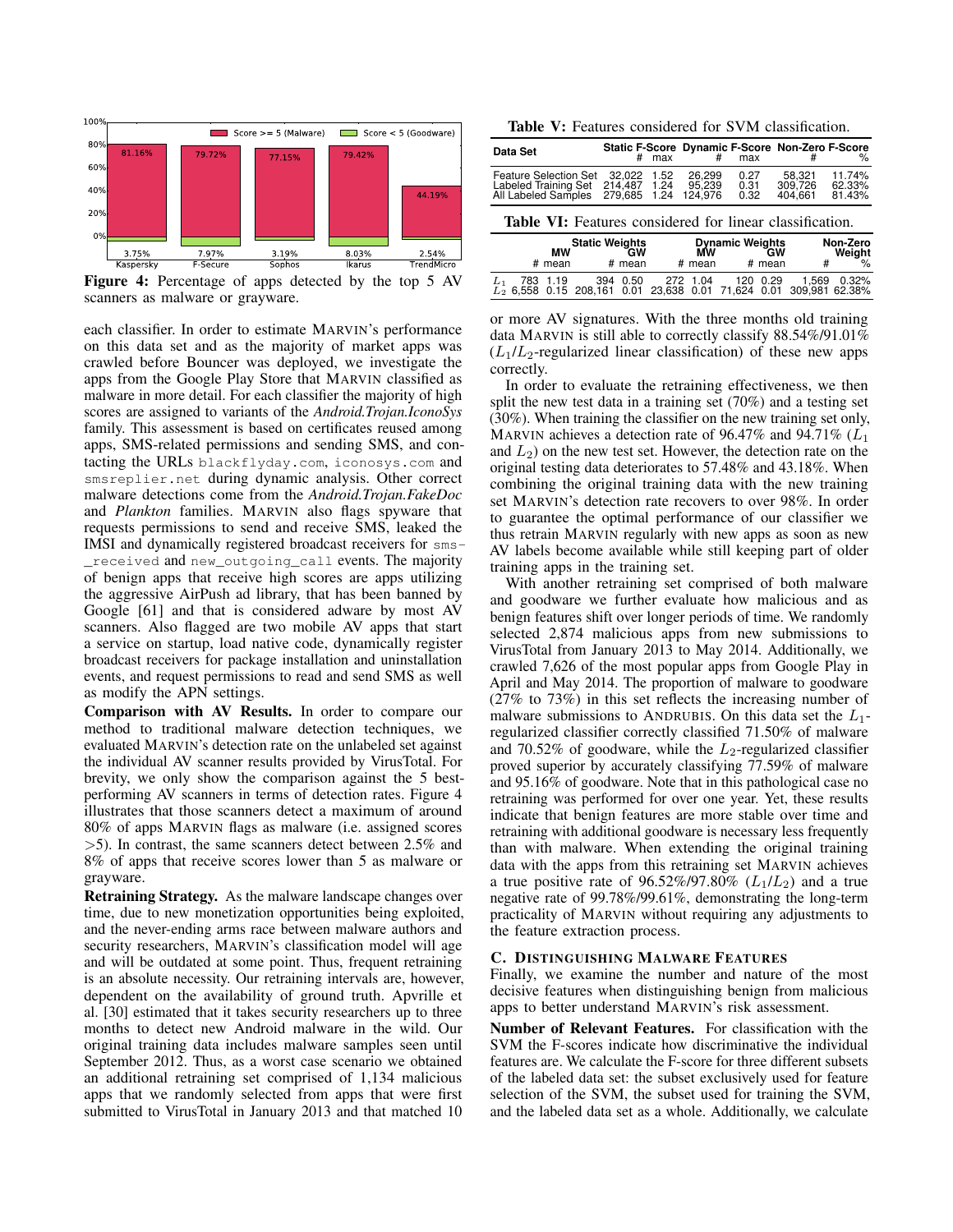the percentage of features out of the whole evaluation feature space that are expressed in a particular subset and judged to be at least marginally relevant by this measure. The results can be found in Table V: On the feature selection set, 11.74% of the feature space is assigned an  $F\text{-score} > 0$ , on the labeled training set 62.33%, and on all labeled data 81.43%. Static analysis features are assigned the highest ranking scores, with send\_sms, receive\_sms, and read\_phone\_state permissions being the top three. Related work by Felt et al. [27] also determined that those three permissions were characteristic of malware. However, more dynamic analysis features than static analysis features were assigned high scores. This is also reflected by the feature subset selected by the feature selection: It predicts the highest accuracy for a set of the 27,808 highest ranked features with a minimum F-score of 0.000109. 18,335 of those features are dynamic, 9,473 are static. We use this subset of features for the evaluation of the SVM detailed in this section.

For the linear classifiers, their model contains the weights assigned to each feature and thus its importance in the classifying process. Weights can either be negative or positive, depending on which class a feature is an indicator of. Features that are assigned a weight of zero have no part in the decision making process. As already mentioned in Section IV-B the weighting strategy differs greatly for  $L_1$ and  $L_2$ -regularized linear classification. This fact is illustrated in Table VI:  $L_1$  regularization considers only 0.32% of all features for classification, while  $L_2$  regularization considers 62.38% of features relevant. Nevertheless, both strategies yield comparable results on our test set, although  $L_2$  regularization performs slightly better on the previously unseen Genome Project and noticeably better with outdated training data after several months. Both strategies performing comparably well on the data sets that are very similar to the training data, but  $L_2$  regularization performing better on unrelated test sets suggests that  $L_1$  regularization is underfitting the training data and the resulting model is too simple.

Relevant Feature Categories. In order to determine the categories of features that are the most distinguishing between malware and goodware, we calculate the mean of all Fscores and of all weights for each category of features. One drawback of the F-score is that it only outputs the degree of discrimination a feature provides, but it is no indication in favor of which class. In the case of feature weights, however, we can assume that features with a positive weight are indicative of the positive class, i.e. malware in our case. We can also highlight those features in the analysis report to provide an explanation on why a certain app was classified as malicious by MARVIN.

Among the usual suspects, when it comes to features characteristic of malware, are a number of features that are unique to Android apps, such as required permissions, sending SMS, leaking information, and features related to the dynamic loading of code. The high ranking of SMS related activities and permissions among common malware features is not surprising as sending premium SMS is a popular monetization vector of Android malware [57]. The classification that dynamic code loading is as an indicator for maliciousness is also in line with observations in related work [33,57]. Other characteristics for malware are features extracted from the certificates used to sign the apps. Our results confirm that malware authors often reuse the same certificate across variants, or use public testing and debug certificates as stated in previous work [30]. Other distinguishing features are network-related activities that have already been successfully applied to the classification of x86 malware in the past. Looking at the list of hosts contacted during dynamic analysis, especially the top-level domains .cn (China), .ru (Russia), .in (India), and .biz are more frequently contacted by malware, while .kr (Korea), .de (Germany), .com, and .mobi domains are more likely to be contacted by goodware. The individual hosts among the highest ranking features include C&C servers associated with Android malware, such as client.a1b2c3d4e5.in for *Android.Frogonal* and depot.bulks.jp for *Android.Dougalek*.

Applications for Distinguishing Features. The result of MARVIN provides users with the malice score of an app and a detailed report on the app's static and dynamic analysis features. With the knowledge of how individual features rank in the decision making process of a classifier, we are able to highlight high ranking features and thus give users an indication as to why an app received a certain malice score. Another application of the feature ranking produced by MARVIN is the integration of highly ranked features in blacklists: MARVIN can reveal the hosts frequently contacted by malware and thus provide a candidate set for URL blacklists. Similarly, MARVIN can also disclose the certificates that are commonly misused by malware authors to sign their apps and which, therefore, should not be trusted.

# VI. LIMITATIONS

Similar to other approaches leveraging dynamic analysis or machine learning to analyze and distinguish malicious from benign applications, MARVIN has some limitations.

One shortcoming of our method to check apps on real devices is the way they are submitted. The mobile frontend accesses the APK archive only after it was successfully installed on the target device. If the user decides to try the downloaded app before submitting it to MARVIN, chances are high that an infection already took place. To overcome this problem, our app would need to intercept downloads for apps from the official market. Although no official API for the Google Play Store is available, the proprietary protocol used for downloading apps has already been successfully reverse engineered [62]. To intercept installs from third-party markets, our app would need an instrumentation for each available market. On the other hand, apps are not directly installed if they are downloaded from an alternate source. Instead, the app is stored as an APK file on the device first. At this point, it can be easily analyzed and rated by MARVIN without the possibility of infecting the target device.

Another limitation of any VM-based dynamic analysis approach is evasion. Possibilities reach from iterating certain device properties to reveal the underlying virtualization technology, to exploiting specific properties of emulated code within virtual machines to detect analysis environments [48,49,63]. However, MARVIN does not rely on features extracted from dynamic analysis alone and static analysis features proved highly effective during our evaluation. Therefore, we argue that this is currently not a problem and that it can be addressed in the future by building a more transparent analysis environment.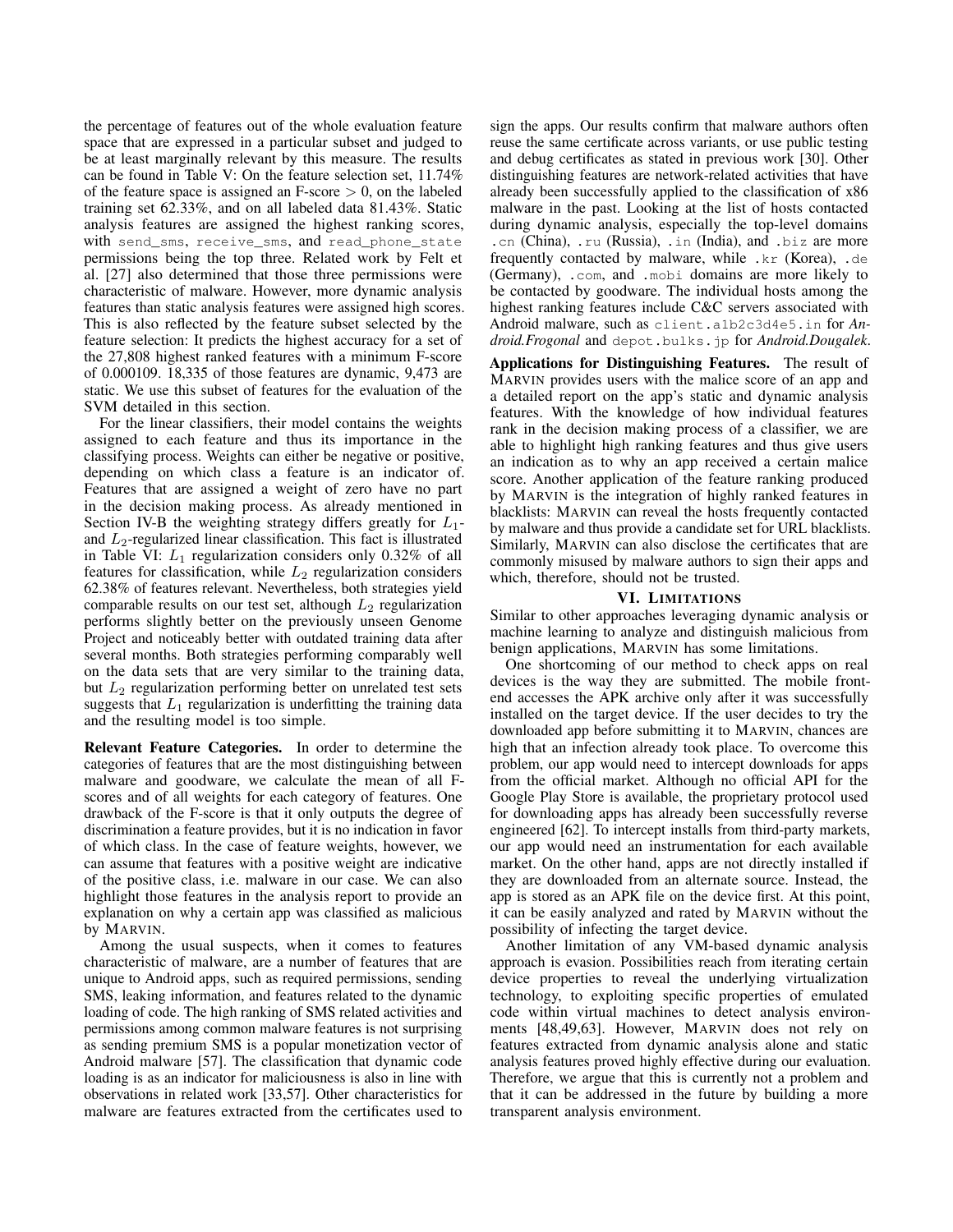When malware uses native code to perform malicious activities, we currently only detect that native code was loaded, through both static code analysis and during dynamic analysis. We plan to also incorporate the behavior of the native code by using system-level events to enrich dynamic features (see Section VII).

Finally, malware authors who are aware of the way MARVIN extracts features might try to subvert the classification by attempting a mimicry attack. To this end they would need to make their malware express as many goodware and as little malware specific features as possible. However, they would then have to keep up with the pace of our retraining and hide all malicious behavior from the dynamic analysis environment to achieve this. Furthermore, dynamic analysis is more resilient to mimicry attacks than static analysis and often able to discover the malicious behavior regardless.

# VII. FUTURE WORK

One extension we plan to incorporate is to include system-level events as part of the behavioral aspects (dynamic features) of an app. In our evaluation we show that static analysis features are equally, or even more decisive to create the model for an accurate assessment than dynamic analysis features (but not both). Incorporating system calls into our feature space can improve the behavioral models and, in turn, lead to more accurate results for the combined system. Furthermore, by using system-level events, malware utilizing root exploits can be identified and characterized more precisely. We are also currently exploring how MARVIN could benefit from more intelligent user interactions than the current state-of-the-art user interface stimulation in its underlying dynamic analysis environment.

Furthermore, application markets provide a wealth of information about the offered apps. Therefore, we plan to integrate meta-information from markets, such as the number of downloads, user ratings, other apps by the same author, and the lifetime of an app in the market as additional features.

As another direction for future work we plan to evaluate the practicality of our feature set for other applications such as the detection of malicious repackaged apps. MARVIN could raise alarms for apps that have a large overlap of features but are assigned very different malice scores in our ranking.

# VIII. CONCLUSION

In this paper, we presented MARVIN, an effective and efficient analysis tool to assess the maliciousness of previously unknown Android apps. MARVIN utilizes machine learning techniques to classify apps based on a rich and comprehensive feature set extracted from static and dynamic analysis of a set of known malicious and benign apps. Our evaluation showed that MARVIN is capable creating an accurate snapshot of malware behavior that it can leverage to assess the risk associated with apps under investigation accurately and comprehensively. In our large-scale data set it correctly identifies 98.24% of malicious apps with less than 0.04% false positives. Furthermore, we showed that it can be efficiently retrained to maintain its detection accuracy in the long term and to adapt to changes in the malware landscape and analysis evasion techniques.

To provide an appropriate end-user experience helpful for novice and expert users alike, MARVIN accepts submissions and displays analysis results through a web interface and a dedicated mobile app. In addition to the added benefit for ordinary users, MARVIN provides malware analysts with the means to pre-select samples for manual investigation. By setting a report threshold, our system is able to filter malware candidates with high precision and provide detailed information about their static analysis features and dynamic behavior to facilitate further (manual) analysis.

#### ACKNOWLEDGMENTS

We thank VirusTotal for the service they provided for our evaluation. Furthermore, we thank Kevin Borgolte and Abdelberi Chaabane for their valuable feedback. Finally, we thank Alexej Strelzow for his support in developing the mobile app.

The research leading to these results has received funding from the European Union Seventh Framework Programme under grant agreement n. 257007 (SysSec) and from the FFG – Austrian Research Promotion under grant COMET K1. This work also has been carried out within the scope of u'smile, the Josef Ressel Center for User-Friendly Secure Mobile Environments. We gratefully acknowledge funding and support by the Christian Doppler Gesellschaft, A1 Telekom Austria AG, Drei-Banken-EDV GmbH, LG Nexera Business Solutions AG, and NXP Semiconductors Austria GmbH.

- **REFERENCES**<br>[1] IDC, "Worldwide Smartphone Shipments Edge Past 300 Million Units<br>in the Second Quarter; Android and iOS Devices Account for 96% of the Global Market, According to IDC ," http://www.idc.com/getdoc.jsp? containerId=prUS25037214, 2014.
- [2] E. Protalinski, "A first: Hacked sites with android drive-by download malware," http://www.zdnet.com/blog/security/a-first-hacked-sites-withandroid-drive-by-download-malware/11810, 2012.
- [3] F-Secure, "Threat Report H2 2013," http://www.f-secure.com/static/doc/ labs global/Research/Threat Report H2 2013.pdf, 2014.
- [4] M. Lindorfer, S. Volanis, A. Sisto, M. Neugschwandtner, E. Athanasopoulos, F. Maggi, C. Platzer, S. Zanero, and S. Ioannidis, "AndRadar: fast discovery of android applications in alternative markets," in Conference on Detection of Intrusions and Malware & Vulnerability Assessment (DIMVA
- [5] I. Asrar, "Android.Dropdialer Identified on Google Play," http://www.symantec.com/connect/blogs/androiddropdialer-identifiedgoogle-play, 2012.
- [6] F. Chytry, "Google Play: Whats the newest threat on the official Android market?" http://blog.avast.com/2014/03/07/google-play-whats-the-newest-threat-on-the-official-android-market, March 2014.
- [7] S. Hirst, "Lookout Discovers SocialPath Malware in Google Play Store," https://vpncreative.net/2015/01/10/lookout-socialpath-malware-google-play, 2015.
- [8] H. Lockheimer, "Android and Security," http://googlemobile.blogspot. com/2012/02/android-and-security.html, 2012.
- [9] J. Oberheide and C. Miller, "Dissecting the Android Bouncer," in *SummerCon*, 2012.
- [10] N. J. Percoco and S. Schulte, "Adventures in Bouncerland," in *Black Hat USA*, 2012.
- [11] X. Jiang, "An Evaluation of the Application ("App") Verification Service in Android 4.2," http://www.cs.ncsu.edu/faculty/jiang/appverify, 2012.
- [12] P. H. Chia, Y. Yamamoto, and N. Asokan, "Is This App Safe? A Large Scale Study on Application Permissions and Risk Signals," in *International Conference on World Wide Web (WWW)*, 2012.
- [13] T. Micro, "The Mobile Cybercriminal Underground Market in China," http://www.trendmicro.com/cloud-content/us/pdfs/security-intelligence/white-papers/wp-the-mobile-cybercriminal-underground-market-in-china.pdf, 2014.
- [14] A. P. Felt, E. Ha, S. Egelman, A. Haney, E. Chin, and D. Wagner, "Android permissions: User attention, comprehension, and behavior," in *Symposium on Usable Privacy and Security (SOUPS)*, 2012.
- [15] J. Cheng, S. H. Wong, H. Yang, and S. Lu, "SmartSiren: Virus Detection and Alert for Smartphones," in *International Conference on Mobile Systems, Applications, and Services (MobiSys)*, 2007.